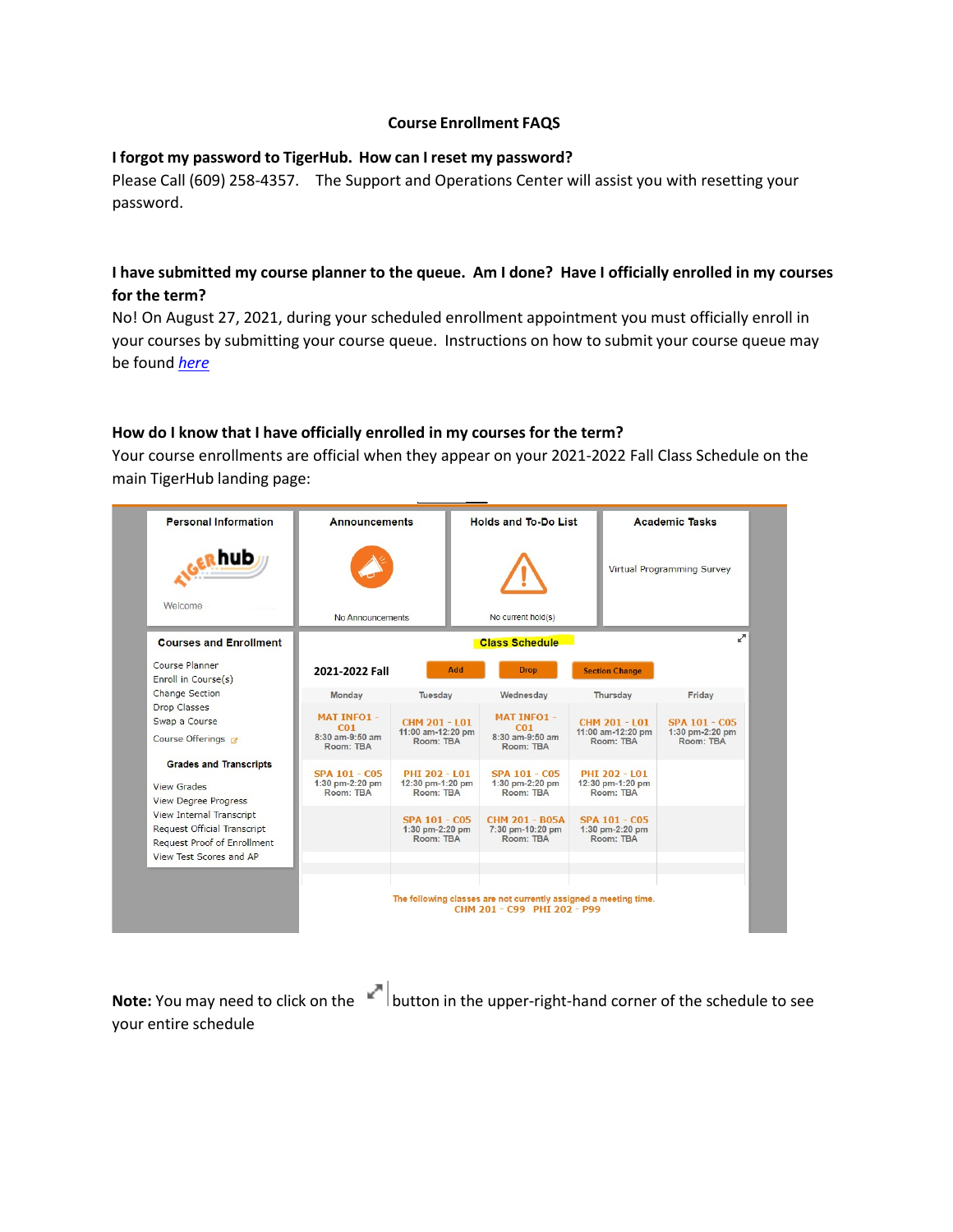I am trying to enroll in a course that requires special permission. What do I need to do? You first need receive the permission from the department or instructor to enroll in the course. Please refer to the course's detail page on [Course Offerings](https://registrar.princeton.edu/course-offerings) for information on how to request permission. Once you have received permission, the department responsible for the course will set up your permission within the system. Once your permission is set up in TigerHub, you may enroll in the course. Note: It may take some departments until the beginning of the add/drop period to enter your permission into the system.

**A course I discussed with my adviser is closed, and I cannot enroll. What do I need to do?** If your adviser approved alternate courses, please enroll in one of those courses. If you do not have approved alternate courses, you should speak with your adviser again to select another course. During add/drop, enrollments usually change and a spot might open up in the course that you originally discussed with your adviser.

### **What is a Precept?**

A precept is a small discussion group that is required for most lecture courses and that meets separately from the lecture. Students enroll in both the lecture component and the precept component simultaneously.

### **How do I enroll in precepts?**

You must enroll in a precept when you enroll in the course. Courses manage precept sectioning in different ways:

- *Offers TBA Section Only:* If a course offers only one precept section with a time of TBA, then your only option is to enroll in TBA section. The instructor will work with the class to schedule precepts during the first week of classes.
- *Offers Scheduled Precept Sections that are Open:* If a course offers a full list of scheduled precept sections and the precept sections are open for enrollment, then select the precept day/time that you discussed with your adviser or choose a precept day/time that fits in with your schedule.
- *Offers Scheduled Sections that are Closed with a TBA Precept Section Available for Enrollment:* If a course offers a full list of scheduled precept sections and all the precepts are closed to enrollment, you must enroll in the TBA precept section. The instructor will work with you during the first week of class to determine which scheduled precept section fits your schedule. Once you have determined which scheduled precept to enroll in, please use the **Change Section** function from within TigerHub Courses and Enrollment Tile.

# **Once I am enrolled in a course, how do I change a precept section to one that meets at a different time?**

Once enrolled in a course, please use the **Change Section** function from the TigerHub Courses and Enrollment Tile.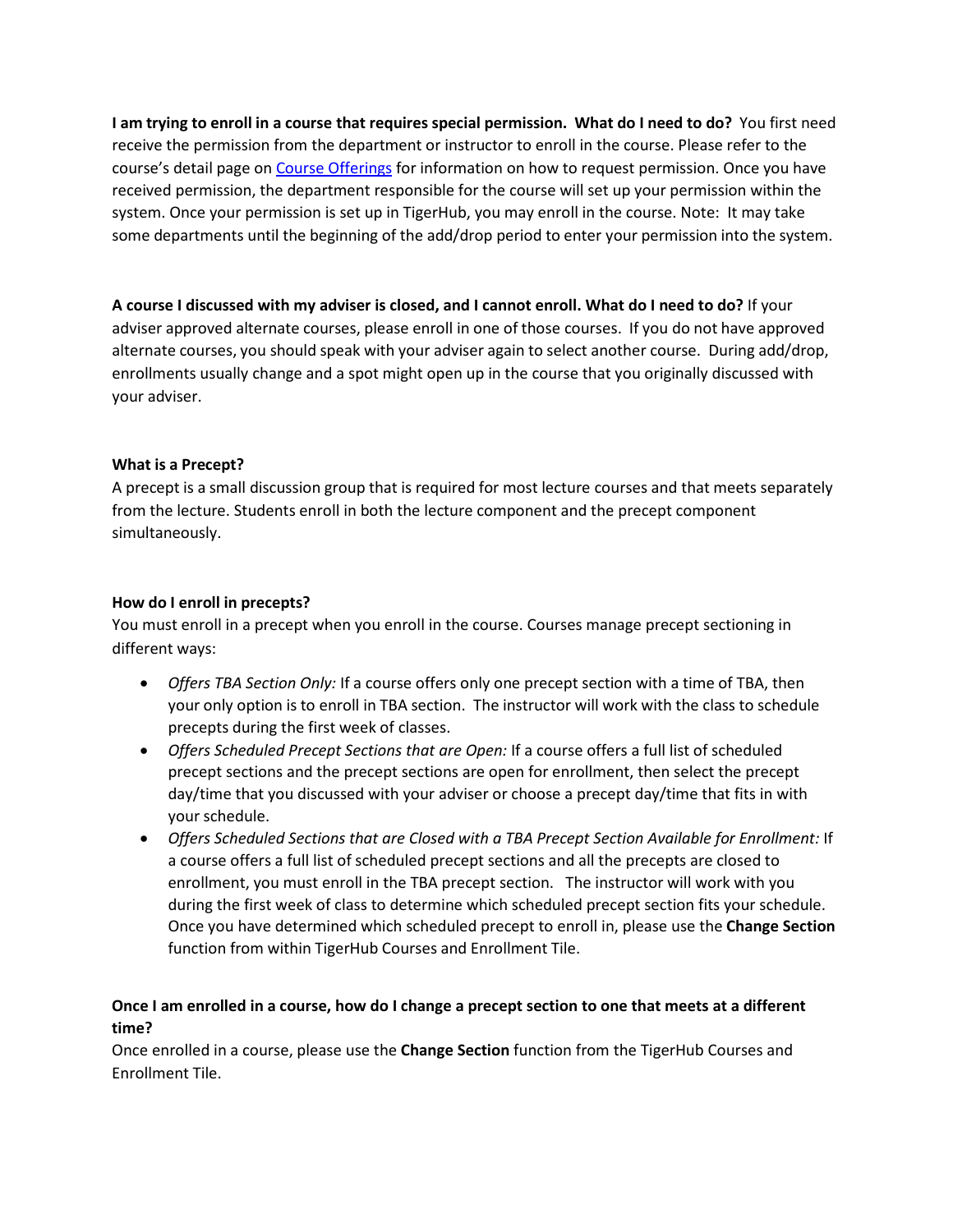#### **Once I have officially enrolled in courses, can I use my course planner to make additional changes?** Once you have submitted your queue and you are officially enrolled in courses, you should use the

Enroll in a Course, Drop a Course, Swap A Course, and Change Section functions that are located on the Courses and Enrollment Tile in TigerHub.

### **What is Swap?**

The **Swap a Course** function allows students to replace one course with another course. **Swap a Course** is essentially an add and drop tied together in one transaction, where the drop only occurs if the add transaction is successful. In addition, students may use **Swap a Course** to address scheduling conflicts when enrolled in 3 or fewer courses. Once enrolled in a course students should use the **Change Sections** function to change between precepts, labs, and drills.

### **I have a scheduling conflict that cannot be resolved. What should I do?**

Please speak with your Residential College Dean or Director of Studies.

## **Can I audit a course?**

During your first year at Princeton, auditing courses is not recommended. Please speak with your Residential College Dean or Director of Studies for more information.

### **How do I try out a course in the add/drop period during the first two weeks of classes?**

We advise instructors to make their course websites available to students who have not enrolled in them in the add/drop period during the first two weeks of classes. In addition to the course website, you may also be given access to Zoom class sessions. *Please note that instructors will determine what course content and instructional materials to make available to non-enrolled students.*

#### **What is MAT NFO?**

MAT NFO1/MAT NFO2 are designed to serve as both an aid to placement decisions and a review of material covered in earlier classes. Students who expect to take a 100-level math course (MAT100, 103, 104 or 175) should sign up for MAT INFO1. Students who expect to take MAT201 or 203 should sign up for MAT INFO2.

Likely to take MAT100? Students should select a section of NFO1 that meets at 9 or at 11. Likely to take MAT175? Select a section of INFO1 that meets at 10, 11 or 12:30. Likely to take [MAT203?](https://www.math.princeton.edu/undergraduate/placement/MAT-INFO) Select a section of INFO2 that meets at 11 or [12:30.](https://www.math.princeton.edu/undergraduate/placement/MAT-INFO)

More information at: [https://www.math.princeton.edu/undergraduate/placement/MAT-](http://www.math.princeton.edu/undergraduate/placement/MAT-INFO)INFO

For the Fall term, I want to enroll in a course that have are part of a sequence, for example HUM 216 & HUM 217, EGR 191 & and EGR 192, ISC 231 & ISC 232. Do I need to enroll in both courses? Yes! You must enroll in both courses associated with the course sequence for the term.

## **I'm finished enrolling. What should I do next?**

Review your schedule and make sure you have all the materials you need to be ready for the first day of class. You may order [your books through Labyrinth Books. For more in](https://www.labyrinthbooks.com/princeton/students)formation about ordering books, please visit: [https://www.labyrinthbooks.com/princeton/students](http://www.labyrinthbooks.com/princeton/students)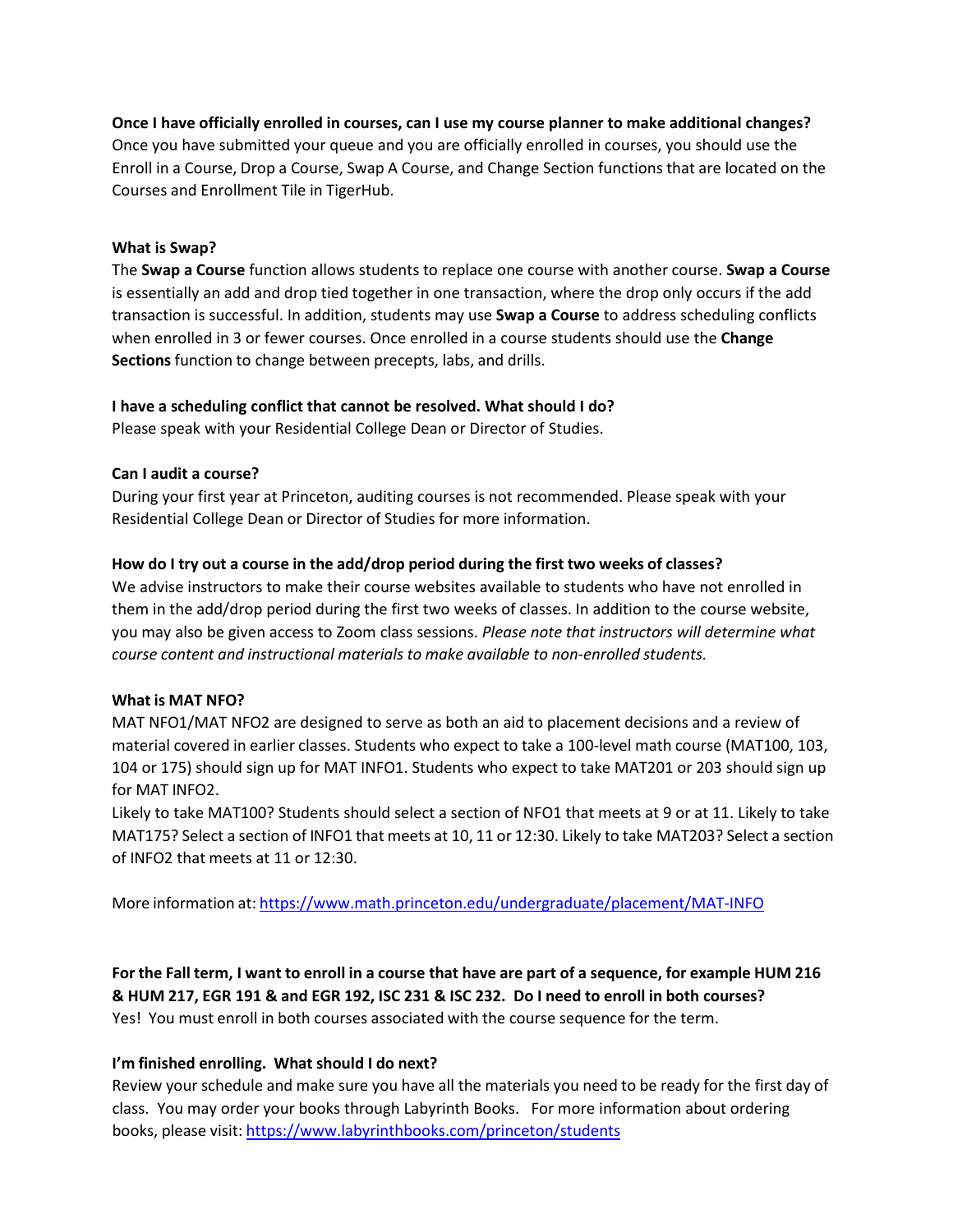#### **What is a Course Component?**

Components are used by the Registrar's office to arrange meeting patterns for courses, determine course evaluation questions, and to inform decisions about assigning graduate students to courses as Assistants in Instruction.

Current definitions for all components can be found below.

**Class:** An instructional unit combining formal presentations, review, and interactional activities and problem-solving among the students and teacher or among the students themselves. A class component is sometimes a stand-alone component, and sometimes offered with a lecture. However, it is a primary component only if it is the only component type.

**Drill:** The intensive, practical language training component of a language course. A drill is never the primary component of a course.

**Ear Training:** The intensive, practical, musical training component of a course. Ear training is never the primary component of a course.

**Film:** The component of a course in which films are presented for discussion or review in another component of the course. Film is never the primary component of a course.

**Laboratory:** The hands-on workshop component of a science course, usually held in a laboratory. A lab is rarely the primary component of a course.

**Lecture:** A large class, a lecture may consist of formal presentations from the instructor as well as structured opportunities for interaction between the students and the instructor or among the students themselves. If a course has a lecture component, it is the primary, graded component, and includes all enrolled students.

**Precept:** Small, interactive meetings, usually limited to about 15 students each. There are usually several precepts for each lecture. A precept is never the primary component of a course.

**Practicum:** A hands-on, workshop component of a course, which may be held in a classroom or in the field. A practicum is never the primary component of a course. It may be offered with a lecture, in which case it may supplement a precept, or with a seminar or class. The practicum component is appropriate for recurring, weekly meetings that involve group field work or data collection off campus, interactive presentations or discussions of works-in-progress, or other hands-on projects.

**Seminar:** Highly interactive meetings that are usually several hours in duration, usually with no more than 18 students. Typically, the only component of a course, in which case it is the primary, graded component.

**Studio:** A hands-on, workshop component of a visual arts, dance, theater, music theater, or architecture course. A studio component is usually the primary component of a course.